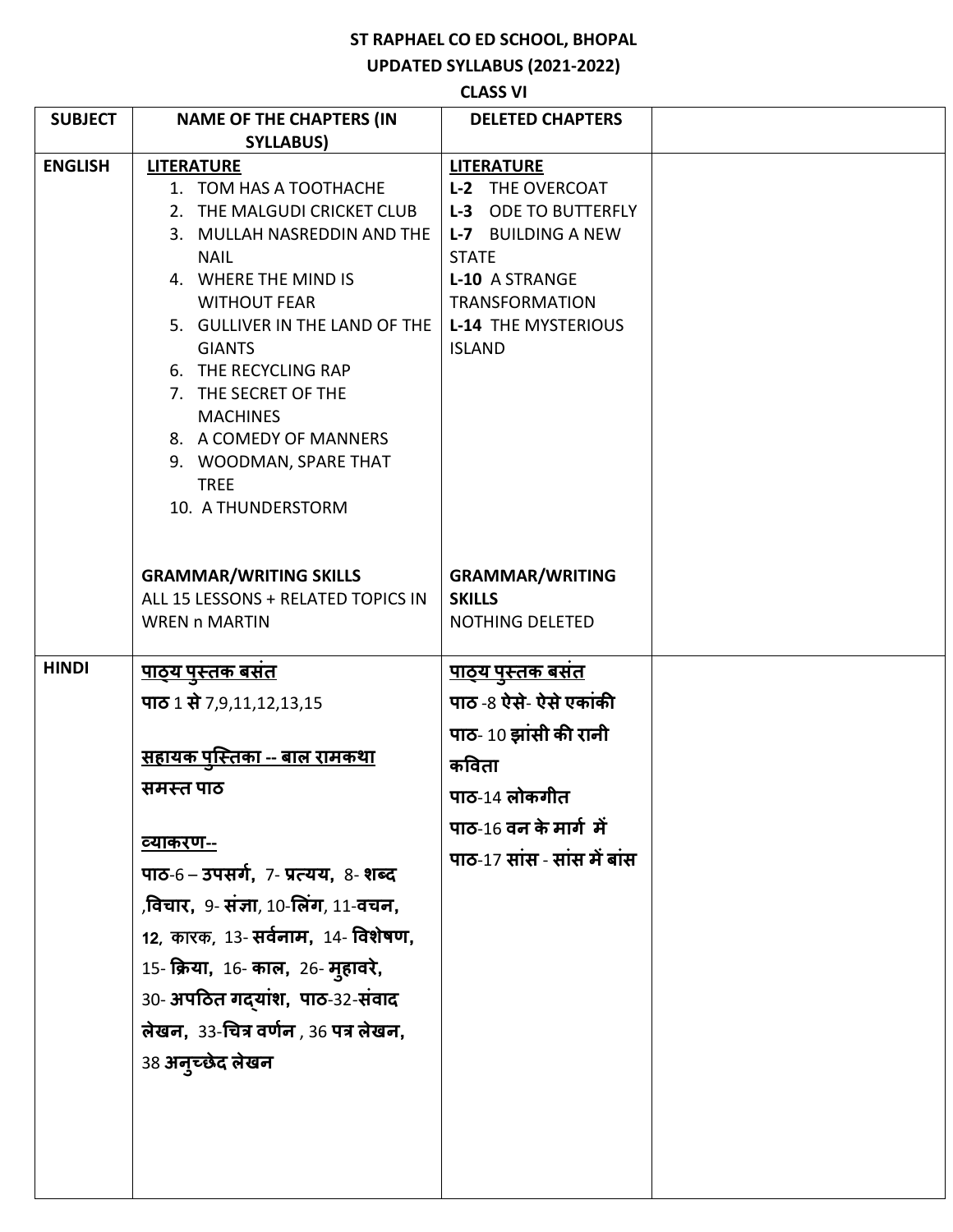| <b>SANSKRIT</b> | <b>SANSKRIT SANCHITA</b><br>$1 - 3$ , 4, 5, 6, 7, 8, 9, 12, 13, 14, 15,<br>16, 17, 19                                 | <b>SANSKRIT SANCHITA</b><br>L-1, 2, 10, 11, 18, 20                  |  |
|-----------------|-----------------------------------------------------------------------------------------------------------------------|---------------------------------------------------------------------|--|
|                 | <b>SANSKRIT VYAKARAN</b><br>$L-1$ , 2, 3, 4, 7, 8, 10, 11                                                             | <b>SANSKRIT VYAKARAN</b><br>$L - 5, 6, 9$                           |  |
|                 |                                                                                                                       |                                                                     |  |
|                 |                                                                                                                       |                                                                     |  |
|                 |                                                                                                                       |                                                                     |  |
|                 |                                                                                                                       |                                                                     |  |
|                 |                                                                                                                       |                                                                     |  |
|                 |                                                                                                                       |                                                                     |  |
| <b>MATHS</b>    | 1 Knowing Our Numbers<br>2 Whole Numbers<br>3 Playing with Numbers<br>5 Understanding Elementary Shapes<br>6 Integers | Ch- 4 Basic Geometrical<br>Ideas<br>Ch-8 Decimals<br>Ch-13 Symmetry |  |
|                 | 7 Fractions<br>9 Data Handling<br>10 Mensuration<br>11 Algebra                                                        |                                                                     |  |
|                 | 12 Ratio and Proportion<br>14 Practical Geometry                                                                      |                                                                     |  |
|                 |                                                                                                                       |                                                                     |  |
| <b>SCIENCE</b>  | L-1 Food: Where does it come from?                                                                                    | L-4 Sorting materials                                               |  |
|                 | L-2 Components of food                                                                                                | into groups                                                         |  |
|                 | L-3 Fibre to fabric                                                                                                   | L-8 Body movements                                                  |  |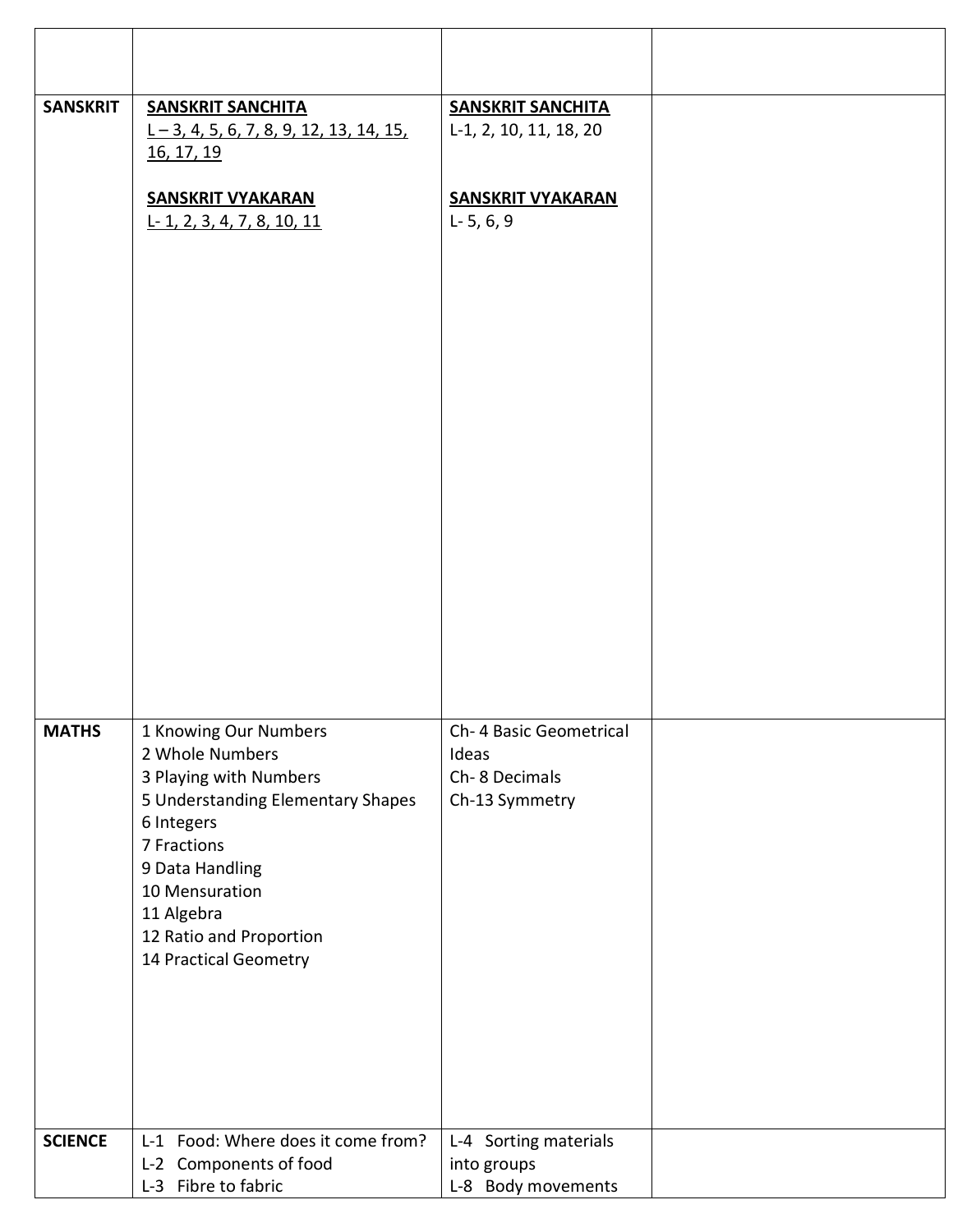|                                 | L-5 Separation of substances<br>L-6 Changes around us<br>L-7 Getting to know plants<br>L-9 The living organisms and their<br>surroundings<br>L-10 Motion and measurement of<br>distances<br>L-11 Light, shadows and reflection<br>L-12 Electricity and circuits<br>L-13 Fun with magnets | L-14 Water<br>L-15 Air around us<br>L-16 Garbage in garbage<br>out                                                                                          |  |
|---------------------------------|------------------------------------------------------------------------------------------------------------------------------------------------------------------------------------------------------------------------------------------------------------------------------------------|-------------------------------------------------------------------------------------------------------------------------------------------------------------|--|
| <b>SOCIAL</b><br><b>SCIENCE</b> | <b>HISTORY</b><br>L-1 What, where how and when<br>L-2 From gathering to growing food<br>L-3 In the Earliest Cities<br>L-5 Kingdoms, Kings and an early<br>republic<br>L-7 Ashoka, the Emperor who gave<br>up war<br>L-10 New Empires and Kingdoms<br>L-11 Buildings, Paintings and Books | <b>HISTORY</b><br>4. What books & burials<br>tell us<br>6. New questions & ideas<br>8. Vital villages, thriving<br>towns<br>9. Traders, kings &<br>pilgrims |  |
|                                 | <b>GEOGRAPHY</b><br>L-1 The Earth in the Solar System<br>L-2 Globe Latitudes and Longitudes<br>L-3 Motions of the Earth<br>L-4 Maps<br>L-5 Major Domains of the Earth<br>L-6 Major Landforms of the Earth<br>L-7 Our Country India<br>L-8 India Climate and Vegetation                   | <b>GEOGRAPHY</b><br><b>NOTHING DELETED</b>                                                                                                                  |  |
|                                 | <b>CIVICS</b><br>L-1 Understanding Diversity<br>L-2 Diversity and Discrimination<br>L-3 What is government<br>L-4 Key Elements of a Democratic<br>Country<br>L-5 Panchayati Raj<br>L-6 Rural Administration<br>L-7 Urban Administration                                                  | <b>CIVICS</b><br>8. Rural livelihood<br>9. Urban livelihood                                                                                                 |  |
|                                 |                                                                                                                                                                                                                                                                                          |                                                                                                                                                             |  |